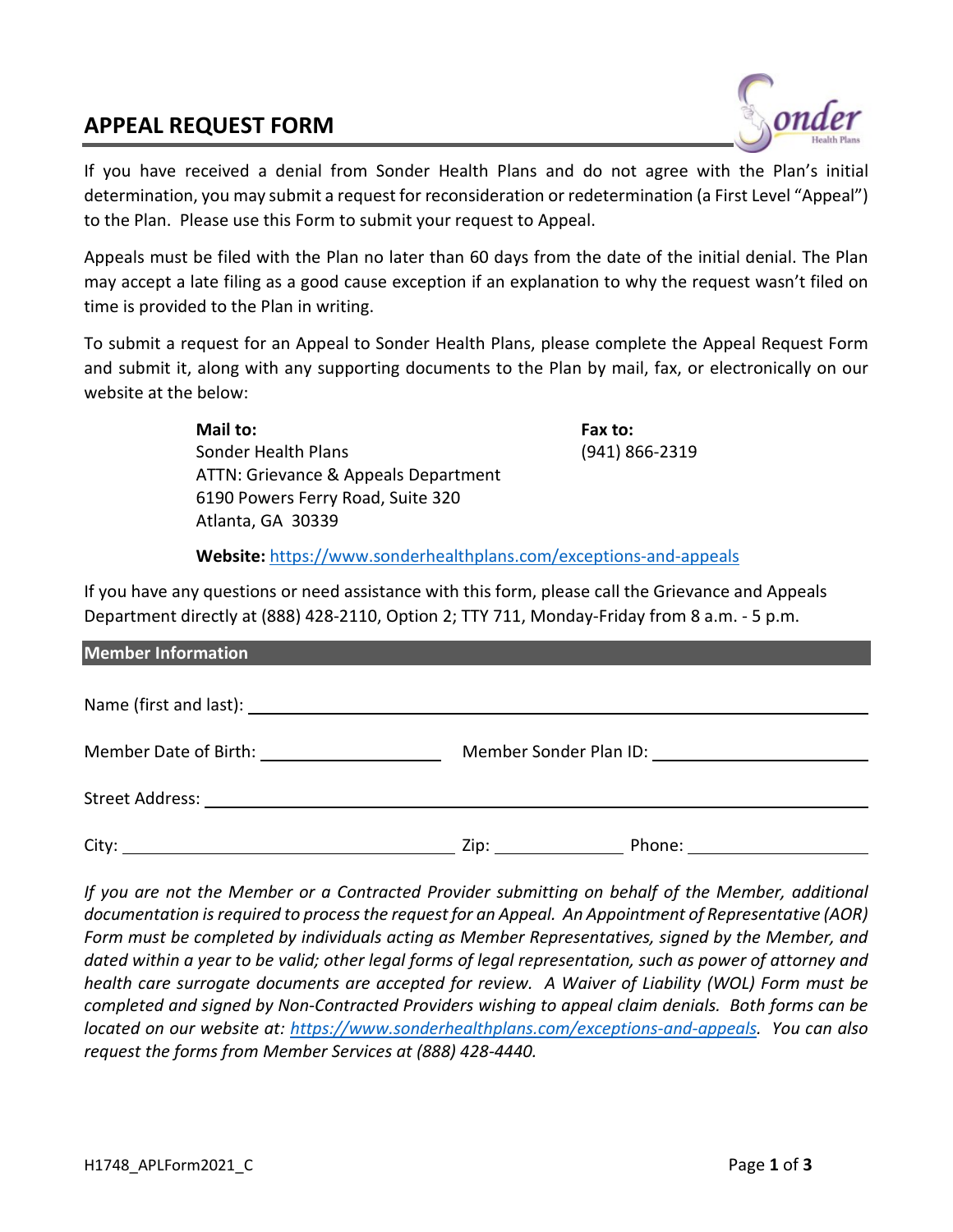| <b>Appeal Information</b>                                                                             |                                                                      |  |                                                     |  |  |
|-------------------------------------------------------------------------------------------------------|----------------------------------------------------------------------|--|-----------------------------------------------------|--|--|
| Indicate if this is a Part C (Medical Service/Device/Part B Drug) or Part D (Medication) Appeal:      |                                                                      |  |                                                     |  |  |
| Part C Appeal Request<br>$\Box$ Part D Appeal Request                                                 |                                                                      |  |                                                     |  |  |
| Indicate if this is Pre-Service (authorization denial) or Post-Service (claim/payment denial) Appeal: |                                                                      |  |                                                     |  |  |
| $\Box$ Pre-Service (did not received service/drug)<br>$\Box$ Payment/Claim Denial<br>or               |                                                                      |  |                                                     |  |  |
|                                                                                                       |                                                                      |  |                                                     |  |  |
| Date(s) of Service (if service has not been received, enter N/A or): _______________________________  |                                                                      |  |                                                     |  |  |
| Select service type and add description as applicable:                                                |                                                                      |  |                                                     |  |  |
|                                                                                                       |                                                                      |  |                                                     |  |  |
|                                                                                                       |                                                                      |  |                                                     |  |  |
|                                                                                                       |                                                                      |  |                                                     |  |  |
| Reason you are appealing:                                                                             |                                                                      |  |                                                     |  |  |
| <b>Supporting Documentation Attached</b>                                                              |                                                                      |  |                                                     |  |  |
| What attachments (if any) are you including with this completed form:                                 |                                                                      |  |                                                     |  |  |
| <b>Explanation of Benefits</b><br>Notice of Denial<br>Provider Remittance Advice                      | Letter from your doctor<br><b>Bill Received</b><br>Medical Record(s) |  | <b>AOR Form</b><br><b>WOL Form</b><br>Other: $\_\_$ |  |  |
| Do you need an Expedited Appeal?                                                                      |                                                                      |  |                                                     |  |  |
| Select if applicable:                                                                                 |                                                                      |  |                                                     |  |  |
| Yes, because in the requestor believes that applying the standard processing timeframes could         |                                                                      |  |                                                     |  |  |

seriously jeopardize Member's health, life, or ability to regain maximum function.

Yes, because requestor has included a letter from the Member's physician or the prescribing indicating that applying the standard timeframes could seriously jeopardize the Member's health, life, or ability to regain maximum function.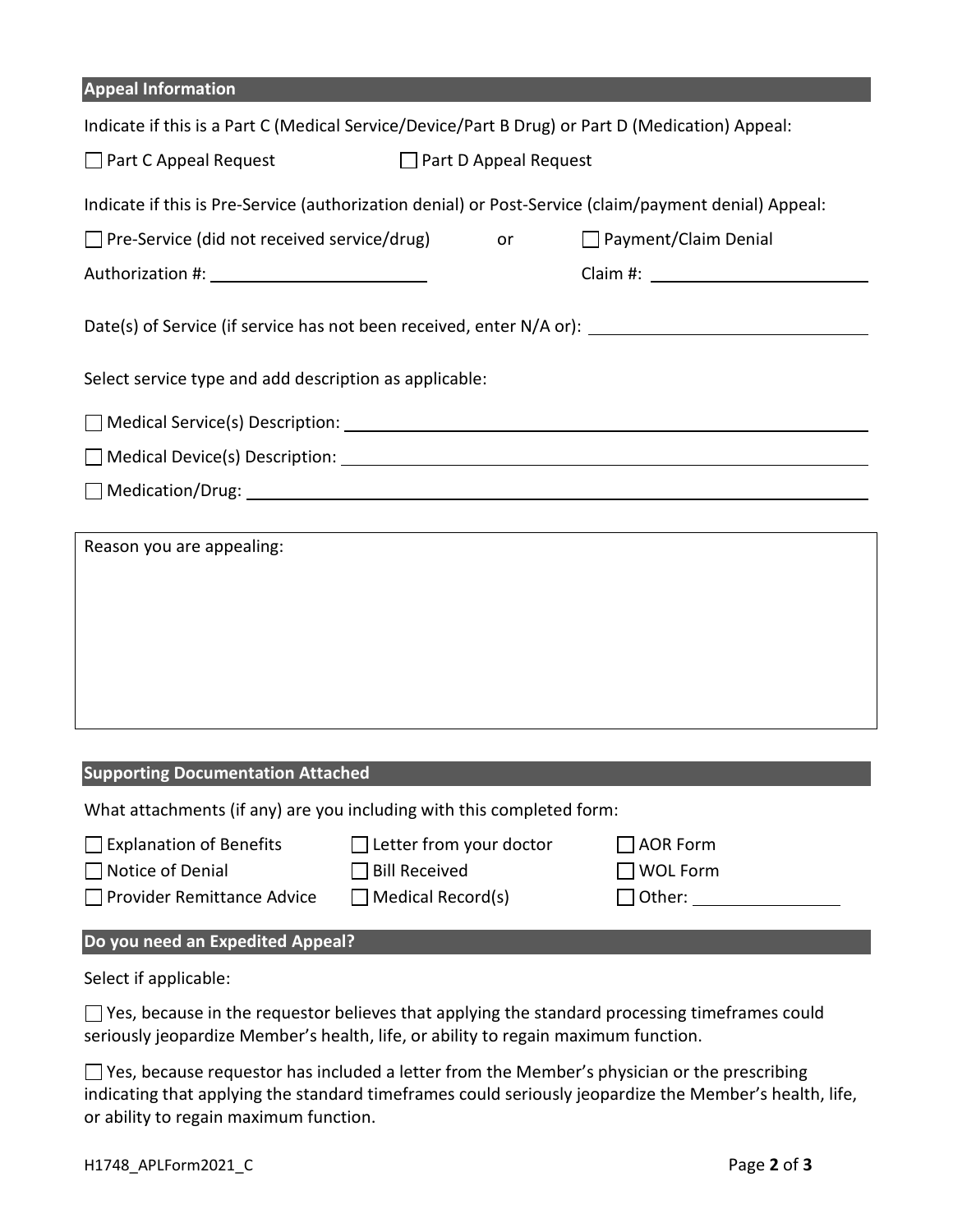#### **How long will Sonder Health Plans take to process your request for an Appeal?**

#### *Part C Appeals (Medical Services/Devices/Part B Drugs):*

Sonder Health Plans will process Part C Appeals as quickly as possible and based on the Members health status, but will process standard pre-service appeals no later than 14 days from the receipt of the request, or within 72 hours for expedited pre-service appeals. For Part B Drugs we will process standard appeals no later than 72 hours from the receipt for standard requests, or 24 hours for expedited requests. For payment appeals we will process your requests within 60 days from the receipt of the request.

#### *Part D Appeals (Medications):*

When medication/drugs have not been obtained by the Member, Sonder Health Plans will process Part D Appeals as quickly as possible, but no later than 72 hours from the receipt of a standard request, or within 24 hours for expedited requests. For payment appeals we will process your request within 14 days from the receipt of the request.

*Note: Sonder Health Plans may take a 14-day extension if the Member requests the extension, or if the Plan needs additional information and feels the delay is in the best interest of the Member. If Sonder Health Plans takes an extension, we will notify the Member in writing of the extension and explain the reason for the delay.* 

*Processing timeframes for Standard Appeal Requests begin when the Plan receives the request, however, for Expedited Appeal Requests they begin when the Grievance and Appeals Department receives the request.*

*Payment denials for Contracted-Providers are governed and processed per contracted appeals/dispute resolution language in the Provider Agreement and/or per extended language in the Provider Manual.*

#### **Requestor Information**

Who is requesting the Appeal? Please select Requestor Type:

 $\Box$  I am the **Member** related to this complaint

I am the **Member's Legal Representative** (AOR Form or other Legal Documentation Required)

I am a **Contracted Provider** (submitting on behalf of the Member)

I am a **Non-Contracted Provider** (WOL Form Required)

Submitter Name (Print first and last):

Submitter Signature (optional): Date:

Out-of-network/non-contracted providers are under no obligation to treat Sonder Health Plans' Members, except in emergency situations. Please call our Member Service number or see your Evidence of Coverage for more information, including the costs-haring that applies to out-of-network services.

Sonder Health Plans, Inc. is an HMO with a Medicare contract. Enrollment in Sonder Health Plans depends on contract renewal.

H1748\_APLForm2021\_C Page **3** of **3**